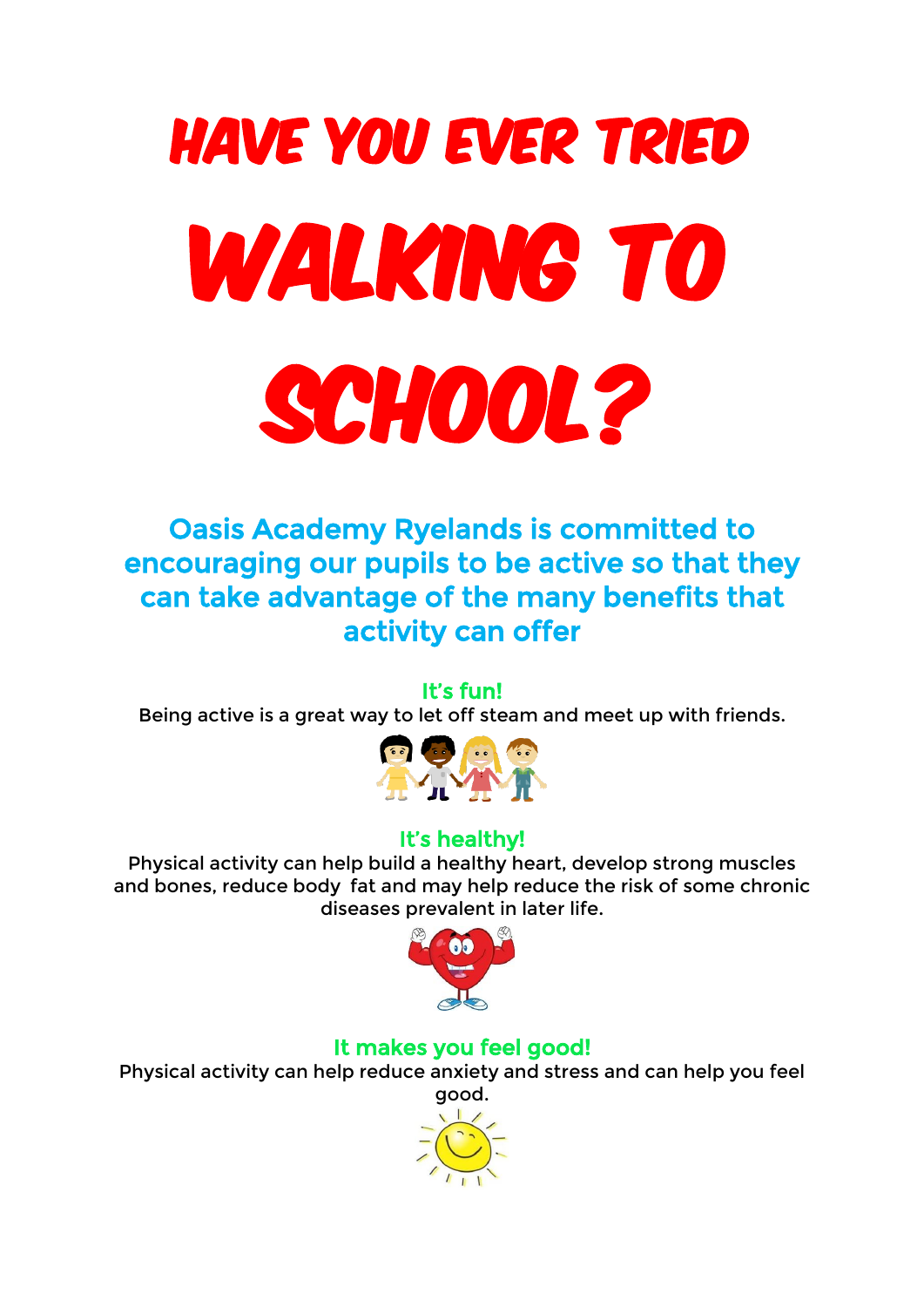# Other benefits of walking to school

As well as helping to improve your child's health (and your own!), walking to school has many other benefits:

- It provides a good chance to teach your child road safety skills
- It gives you and your child a chance to talk to each other you'd be surprised how much you might learn!
- It can help reduce pollution and improve the environment, making it more pleasant for pedestrians
- It is less stressful than driving there are no traffic queues or parking problems
- It helps make your child familiar with their local environment and those who live there
- It helps save money just think of all that petrol money you could save!
- It helps wake you up and get you ready for the day

### What's stopping you?

#### I don't have time

Walking short journeys can be just as quick – there's no need to unlock the car and do up safety belts and no traffic queues or parking problems. Arrange a rota with other parents.

#### It's too far

How about driving part of the way and walking the rest – you'll benefit from the exercise and will also avoid the stress of trying to park outside the school!

#### $\overline{a}$ The roads are too busy



#### Some days it's too wet and cold

Just wrap up, wear wellies and walk briskly! Children love walking in the rain – we'll make sure there's somewhere to put their coat and wellies! It's far nicer having a brisk walk in the cold than sitting in a car waiting for the heater to warm up!







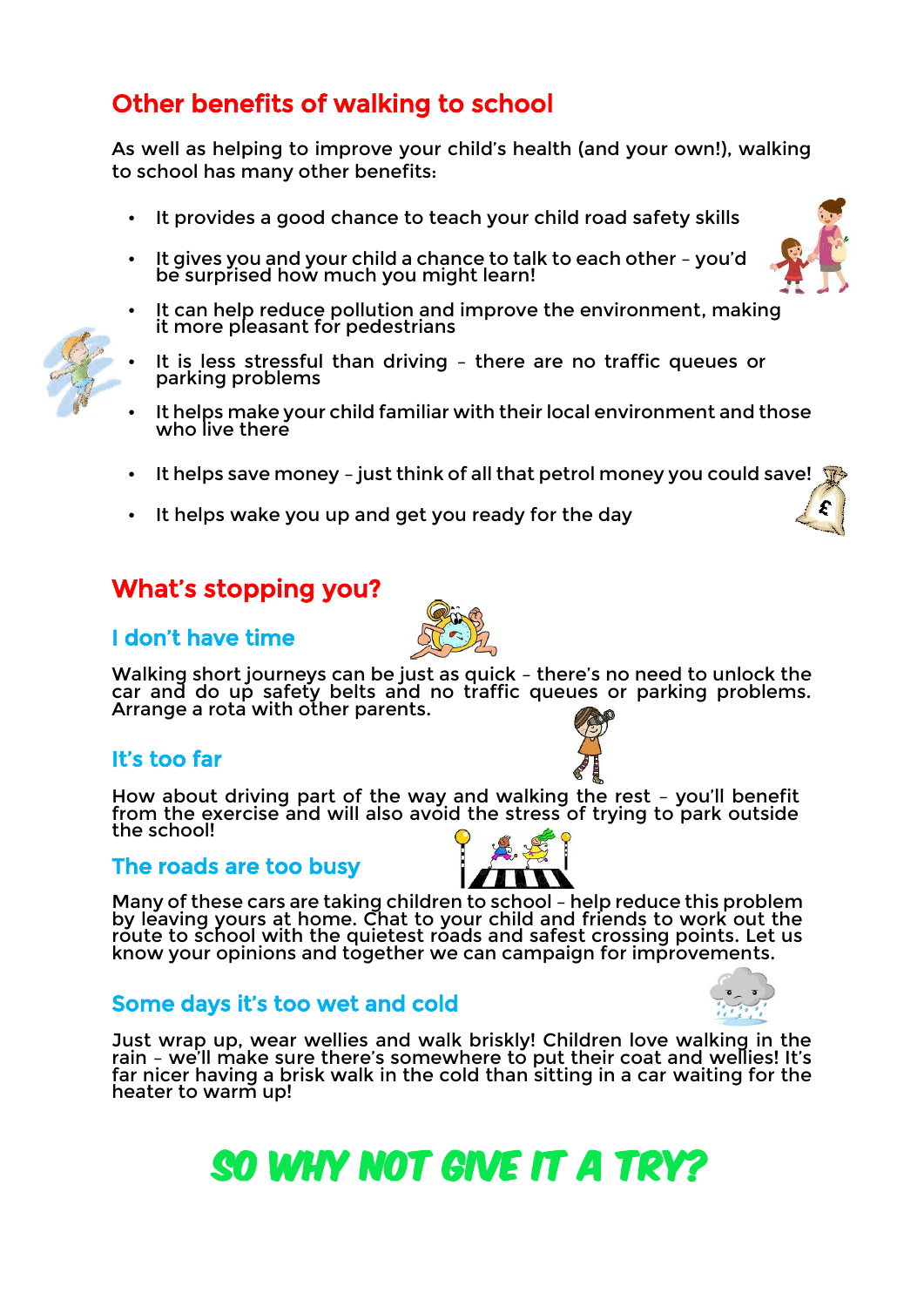# How much activity does my child need?

Recent guidelines from the Health Education Authority recommend that young people aged 5-18 years should:

Participate in physical activity of at least moderate intensity for one hour per day.

This activity does not all need to be performed in one session, it can be accumulated throughout the day. Young people who currently do little or no activity should build up to this level gradually but should participate in physical activity of at least moderate intensity for at least half an hour per day.

Examples of moderate intensity activities are:

- Brisk walking
- Cycling
- Swimming
- Dance







One important contribution to help your child reach their target of 60 minutes daily activity, is for them to walk to and from school – the diagram below shows the valuable role this can play.

An example of the daily 60 minutes activity:

- Walk to and from school 20 mins
- Play with friends 15 mins
- After school club 25 mins